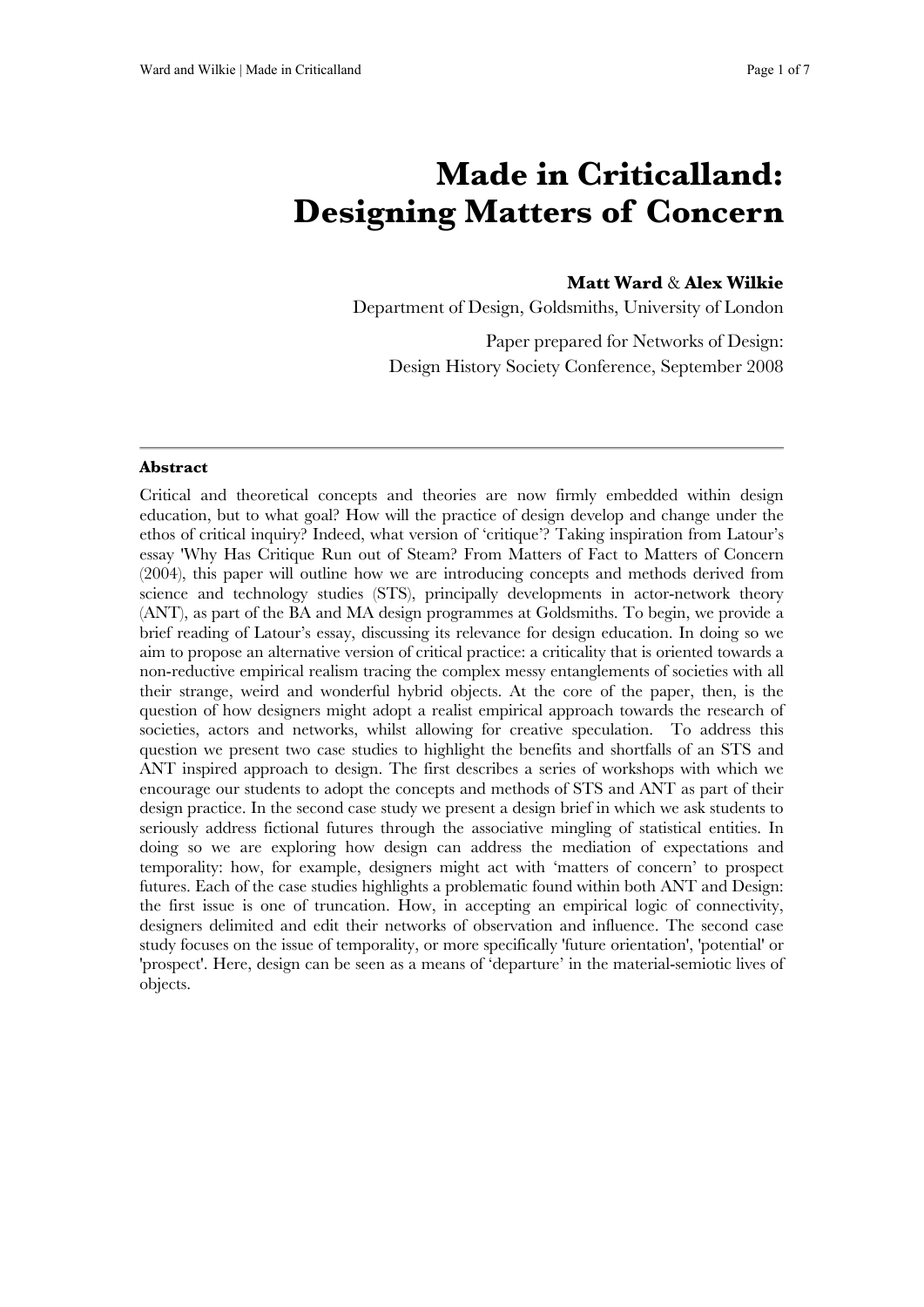$\overline{a}$ 

### **Introduction: Towards a Critical Practice**

When starting a paper taking its cue from Bruno Latour's 2004 paper *Why Has Critique Run Out of Steam? From Matter of Fact to Matters of Concern* we have to clarify our position with regard to the context in which we write; where do we aim to act and what do we wish to achieve? Our position here is one of design educators, charged with the development of the next generation of designers. We are interested in how the concepts and methods of science and technology studies (STS), particularly developments in actor-network theory (ANT), can be fruitfully utilized within the teaching of design processes: in design 'means' not ends. The aim of this paper is to sketch out how we have been encouraging novel STS informed design practices, whilst reconsidering the role of critical theory in design education, research and practice.

Over the last two decades UK design education has embraced the conceptual orientation of poststructuralism and the implications of postmodernity. Throughout the UK Critical and Contextual Studies in Art and Design tout the wares of thinkers such as Baudrillard, Derrida and de Certeau. The word 'critical' has been thoroughly integrated into the vocabulary of young designers and has become the banner under which non-normative design practices are taught. Taking our cue from Latour and the cohorts of STS scholars we argue that an emphasis on realist empiricism within design education provides an alternative version of critical practice: a criticality that is oriented towards tracing the complex messy entanglements of societies<sup>1</sup> with all their strange, weird and wonderful hybrid objects.

On the one hand there is intense interest emerging within STS in topics such as product design (Verbeek, 2005; Shove, 2007), architectural design (Yaneva, 2005), human-computer interface (HCI) design and computer-supported cooperative work (CSCW) (see for example: Danholt, 2005; Jensen, 2001; Suchman, et al. 2002).2 More broadly, scholars are also exposing the significance of design as a 'creative' industry of serious significance within western capitalism (Thrift 2008, p.33). On the other hand design is starting to take interest in STS, not least testified by the theme of this conference, but also the contribution of Latour to Domus (see for example: 2004, June) suggesting a nascent courtship between design and STS. One early example of interdisciplinary work between design and STS is the work of govcom.org, in particular studies involving the issuecrawler search engine and visualization tool (see for example: Rogers, 2000; Marres, 2005). Moreover, in the commercial realm, industrial social scientists are increasingly drawing upon STS (see for example: Nafus and Anderson, 2006) in the inventive ethnographic production of societies.

What, then, does STS provide designers? Moreover, what form of criticality does STS afford students of design? We'd like to sketch out a response to this question by drawing out some pertinent points from Latour's essay (2004). First, Latour calls for a renewed empiricism, a realist attitude (Latour, 2004, p.231) to what, after Gabriel Tarde and A. N. Whitehead, he names societies. Second, Latour further specifies that this form of empiricism approaches objects as heterogeneous ensembles that are irreducible to single analytic categories, whether human, natural, social, technological and so on. The reductive nihilism of other forms of critique, argues Latour, is that they are incapable of taking the complexity of real objects seriously.3 Put another way, being critical in the Latourian sense is about an empirical

<sup>&</sup>lt;sup>1</sup> It is important to note that in using the plural of society we are recognizing that there is not a homogenous 'social' but rather a diversity of emergent collectives and societies that do not necessarily bind together in unity.

<sup>&</sup>lt;sup>2</sup> HCI and CSCW have a longer history of involvement with STS since the turn of attention of scholars in science studies to technology.

Latour also argues against this form of empirical and theoretical approach in Irreductions (Latour, 1988). We might also say that being critical in the Latourian sense is set against the distancing and reductive acts of critical discourse. Being critical, in the non-Latourian sense, can be understood as the practice of setting up empirical distance by reducing a technology or an object of concern to an underlying ideological programme or pre-given normative capacities and as such it comes to be understood as a channel of negative force and singular agency. Latour's empiricism, on the other hand, calls for a proximity to objects of concern, and in doing so acknowledging the complexity of objects and their inherent multiplicity.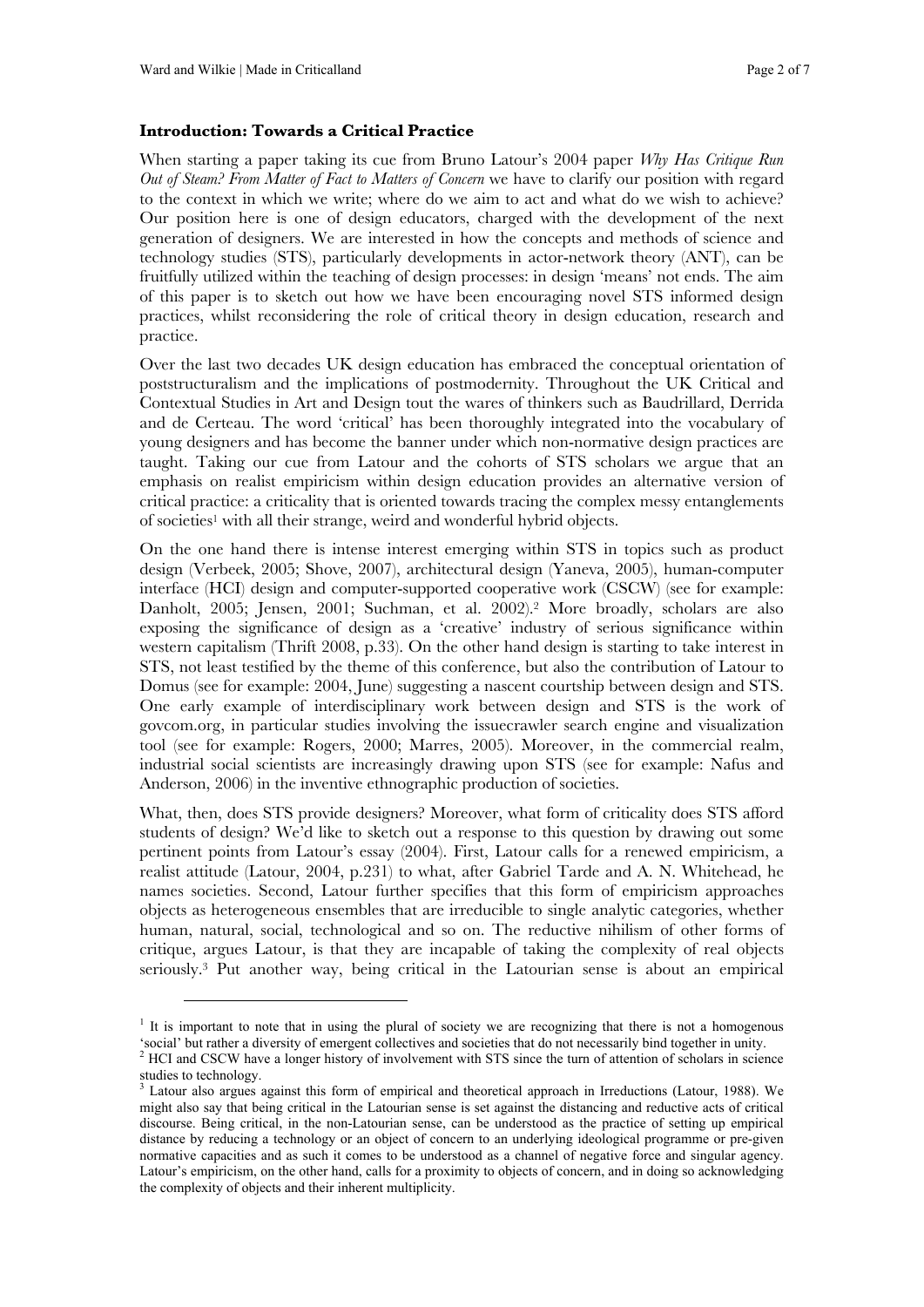attention to and fascination with ontological multiplication.4 Arguably, Latour's essay can be read as part of his continued critical shift from the judgment of ontological difference as made in early forms of ANT towards an ethos of ever-more connectedness. In what follows we will present two examples of how we are translating this additive version of empiricism into design education.

## **Mapping societies**

 $\overline{a}$ 

The first example is from a series of workshops entitled *Mapping Societies* (MS) run with design students at both BA and MA level at Goldsmiths. The workshops were first developed as part of the *Methods and Processes* course within the BA Design program. This course is comprised of a series of workshops where design students are taught the practical and material skills associated with the practice of design: drawing, modeling and other practical ideational techniques. With the MS workshops, we acknowledge that societies, or assemblies, are another necessary material for design students. In doing so we believe design students must become cognizant of and engaged in our technosocial, technoscientific world. To this end the MS workshops have been conceived of and composed as an introduction into the instruments of qualitative social research, and more specifically the methods and research objects closely associated with and inspired by STS, particularly ANT.

We currently run four MS workshops with the students. Each workshop focuses on a different research method and, consequently, a different research object. Students are provided with an introduction to the method and an introduction to how to approach the particular object they will be working with. So, for example, during the workshop *Mapping the User* students are introduced to the semi-structured qualitative research interview and to the notion of the user as an assemblage co-constituted with, but not limited to, an object of use. *Re-scripting Artifacts* addresses consumer products and here the students are asked to utilize Akrich's script theory (Akrich, 1992) as a means to explore the ensembles of heterogeneous entities, their roles and relations that constitute an artifacts program of use. For the workshop entitled *Mapping Controversy* the students are asked to bring newspapers, choose an article reporting on a topical issue and then diagram the relations within and between actors, entities, claims, counterclaims, stakes and so on. In doing so the students are exposed to, what we believe is, a novel means of topic selection: from matters of concern that have not been settled and publics they may not have previously considered to the contestation of futures in the present. After each mapping activity the students are asked to imaginatively interfere and intervene with the societies that they have mapped: to start making design decisions. The overall goal of the workshops is to equip our design students with the techniques and tools with which they can approach societies without pre-conceived notions about the identity and capacity of actors, and the kinds of processes and relations their societies might consist of. In short, to liberate them from 'naturalized objectified' accounts of the social and 'ideological biases' (2004, p.227) and to encourage the students to acknowledge that there is no received 'sure ground' (2004, p.227). To this end we encourage our students to go out, open the black boxes (Latour, 1988, p.2) and untangled the complexities and novelty they encounter and in doing so provide their own situated and partial descriptions and new design contexts.

Lets look briefly at an example of one group of student's outcome during a *Re-Scripting Artifacts*  workshop. As we mentioned earlier, the students are asked to diagram the identity and capacity of actors and their mediation embodied by a consumer product. One group of students chose a digital camera as their object of analysis. The students mapped out how the scripted end-user is encouraged to perform the role of an amateur photographer in combination with the camera. How particular photographic, aesthetic and bodily norms are enforced through instructional prompts, user-interface elements and ergonomics. How the

<sup>&</sup>lt;sup>4</sup> To explain this form of empiricism Latour draws on A. N. Whitehead's concept of bifurcation where entities are separated and diminished into artificial categories. This form of non-reductive empiricism is analogous to Gilles Deleuze's description of an additive and relational empiricism (Deleuze and Parnet, 2002, p.57).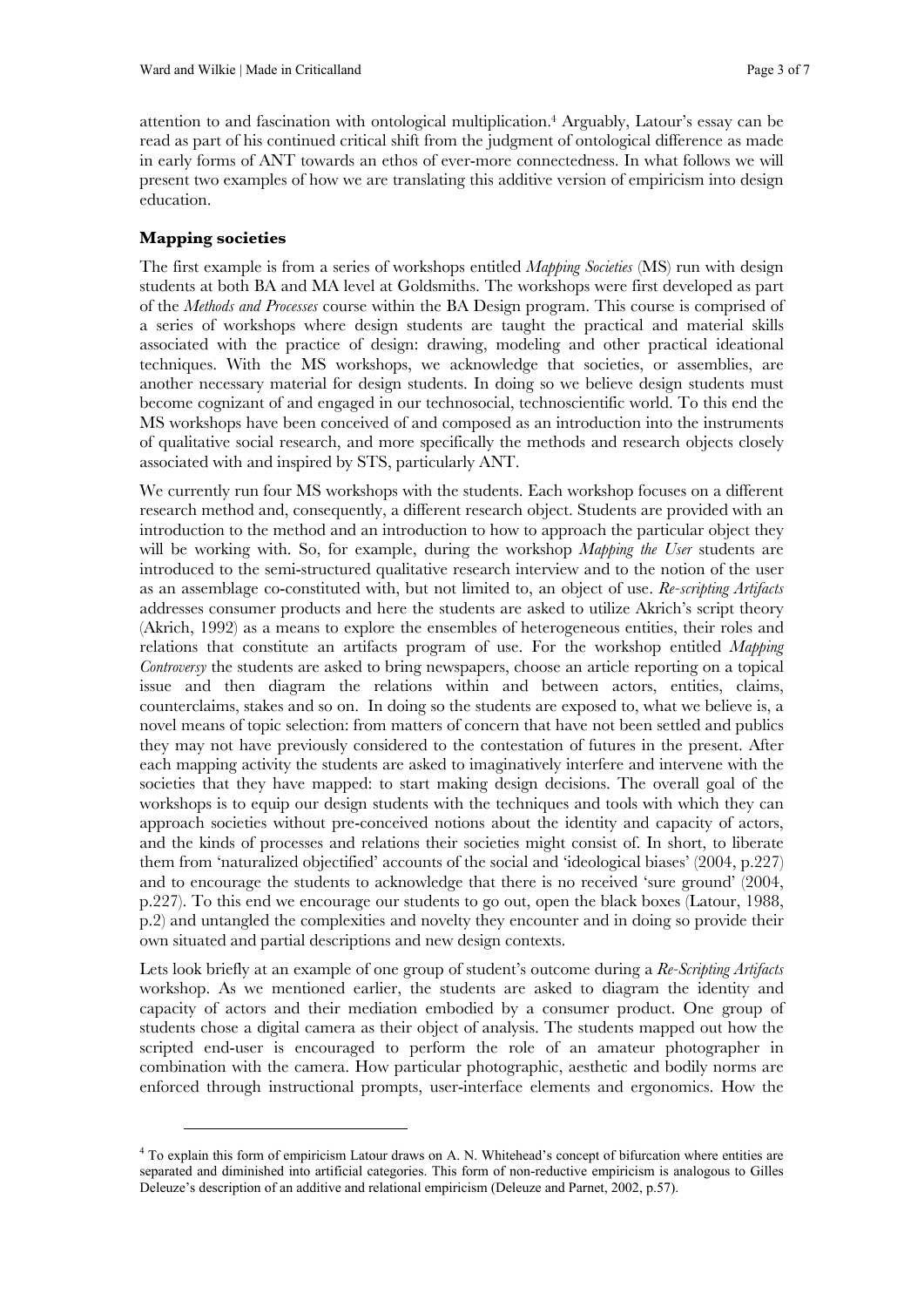'best' results conform to norms of amateur photography and certain aesthetic expectations. Concentrating on camera control the students re-scripted the artifact by imaginatively allowing the camera to take photographs at the wrong time, not when instrumentally operated, thus circumventing the conventions of photographic production. Here, the students were interested in promoting aesthetics of chance.

To bring this into context: the MS workshops consist of two key pedagogic goals. First, is the acquirement of understanding and experience in the tracing, mapping and diagramming of societies through different contexts and media. Second, is the development and awareness of the designer's ability to intervene and interfere with the societies they have assembled. In doing so the students are creating new alliances, new actors, but they are also doing this with the potential for alliances afforded to them by the societies they have described.

# **Mediating futures**

 $\overline{a}$ 

So what are the problems and limitations of ANT for designers, how does an ANT approach to an understanding of societies fail the needs of designers? One that we wish to focus on for the remainder of this paper is that of temporality, or more specifically 'future orientation', 'potential' or 'prospect'. One critique of ANT is that it does not help to understand the future of an actor (Harman, 2007, p.166). That is to say, what potential lies within the web of alliances that constitutes an actor and what futures are possible? This is a problem for design: the potential, hope and expectations that are at work in the present need to go through a transformation in order to create new material forms.

To develop this issue we turn to a studio brief run at Goldsmiths entitled *PEST*. The project takes inspiration from the macro environmental analysis framework also referred to as STEP, DESTEP, STEEP, PESTE, PESTEL, PESTLE. It is a form of business analysis that breaks down external market influences into Political, Economic, Social and Technological factors in order to give a 'big picture' of any given business context. 5 The brief was separated into three sections; 'find your facts', 'describe your world' and 'design for the future'. The first section asked the students to find four statistics: political, economic, social and technological. Once found, the students were required to project each statistic ten-years into the future; tutors encouraged the selection to be diverse, allowing tensions and unusual contradictions to emerge. Armed with their four projections the second part of the brief asked them to 'paint a picture' of the world where their projections were considered fact. Students were asked to consider the minutiae of people's everyday lives and represent their 'future world' through words, film, drawing and montage. The final section of the brief asked the students to design a new artifact to meet the requirements and fulfill the desires of the actors that inhabit their fictional worlds.

The *PEST* project sets out to build an understanding of the complex negotiations and mediations that designers are required to act within. It aims to aid the students in the development of a critical eye in the reading and presentation of statistical data. It also promotes an ideational process with a derivation in the empirical world, whilst understanding designs role in the projective act of world shaping and building. The project brief encourages students to regard contemporary controversies as a resource for design action, building on Dunne and Raby's notion (2002) that our 'challenge is to blur the boundaries between the real and the fictional, so that the conceptual becomes more real and the real is seen as just one limited possibility among many' (Dunne and Raby, 2002, p.65).

To illustrate the work arising from the brief we'll look at a project entitled *Sexual Health for the over 55s* by Liam Healy. Healy's project started from the following statistics; "*Over 55's spend £195M a year on improving their sex lives", "Almost a quarter of men and women in England are now obese and the proportion is forecast to grow to 60 per cent by 2050" and "By 2050 one third of Europe's population* 

<sup>&</sup>lt;sup>5</sup> Additional taxonomies of Environment/Ecology, Law and Education have also been included.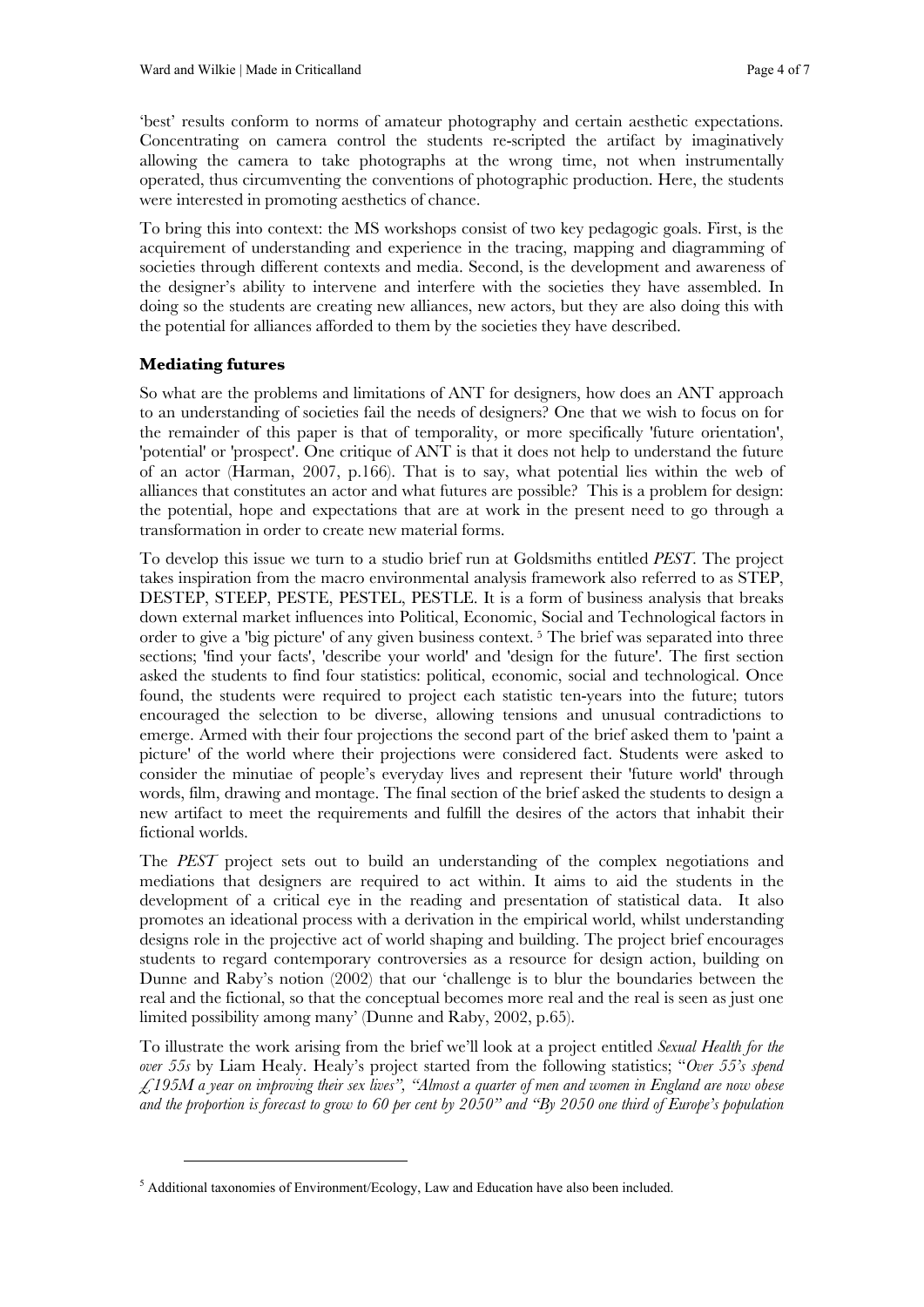*will be over 60" <sup>6</sup>*. Healy's work took discrete trends found within demographics and the sex industry to find a novel site of biopolitical practice. By 'following the actors themselves' (Latour 2005, p.12) and connecting unexpected networks of alliances he prospected a potential policy initiative, market, use and culture surrounding sexual activity. His work paints a picture of a world were the search for longevity and the battle against obesity leads to an exercise-centered form of sexual intercourse. By making new associations and connections between previously discrete actors, he imagines a new form health care motivated by publicly funded sexual advice. With the intention of creating a convincing narrative, Healy designed the NHS literature together with proposals for new sex aids.

Healy's fictional world, although strange and unfamiliar, resonates with current practices and issues. Through the juxtaposition and assimilation of two very different views of sexual practice and health care he created an alternative possibility. In order for the work to be considered a success it is necessary to examine and evaluate how the fictional scenario resonates with the target audience. This therefore points towards a mode of analysis for speculative design practice, one that assesses the resonant qualities found in between the fictional and the real, where the material produced acts as a means of persuasion or enrolment in order to build bridges and propel the imaginations of the actors involved.

It is important to note that the design of Healy's sex aids remains unresolved; they exist as an image in order to provoke the reader into questioning current values and practices, they remain as 'gaps' (Dolezel, 1995) in the projects narrative, waiting for interpretation and inference within an ambiguous network of actors (Gaver et al. 2003). At this point it maybe useful to draw from Fictional Worlds theory (see for example: Dolezel, 1995; Pavel, 1986), by viewing speculative design in the same way that we would read literary fiction. In the construction of fictional worlds, the designer has some control over the level of detail that they complete, like a fiction writer the designer connects, sometimes-disparate, actors in order to create new events or narratives. However, following Dolezel (1995) it is the gaps, ruptures and voids that act as 'stimuli or propellants for the reader's imagination' (Dolezel, 1995, p.2). With this approach it calls into question the need for careful selection of the routes and traces we make throughout the network, how we stay silent in the our representations of tomorrow.

### **Conclusion**

 $\overline{a}$ 

What we have sketched out is an approach to design education wherein empiricism and multiplicity are foregrounded as practical resources for designers. Whether it's through sociologically inspired research techniques or through the play and association of statistical entities that expose the mechanics of possible future social vectors. In both cases we ask our students to follow the actors (Latour, 2005, p.68), trace the networks and assemblages and thus provide their own accounts of *states of affairs* – responding as designers, not as social scientists – and, crucially, participate in what Donna Haraway calls materialized refiguration (Haraway, 1994, p.5).

Although ANT has been accused of god tricks, accounts of heroic and centered action (Haraway, 1994, p.64-65), gender blindness (see for example: Wajcman, 2000, p.453), partisanship to the 'network' as an organizational metaphor (see for example: Mol and Law, 1994, p.643) and the problem of truncation (Haraway, 1991; Strathern, 1991) we would like to conclude by offering some thoughts about how our design students participate in the production of future, fictional networks. One way to do this is to consider designers as material-semiotic storytellers. Actors who produce fictive scripts (De Laat, 2000, p.176) in which propositions about the future are articulated in the present. In this way design can be seen as 'starts' (Law, 1999, p.110) or 'departures' in the material relationships of objects:

<sup>&</sup>lt;sup>6</sup> Unfortunately, the sources of Healy's statistics were not available, except for the following: <http://www.independent.co.uk/life-style/health-and-wellbeing/health-news/obese-people-will-be-paid-to-loseweight-773155.html>. After writing this paper, it was clear to the authors that the research practices of second year undergraduate students needed improving.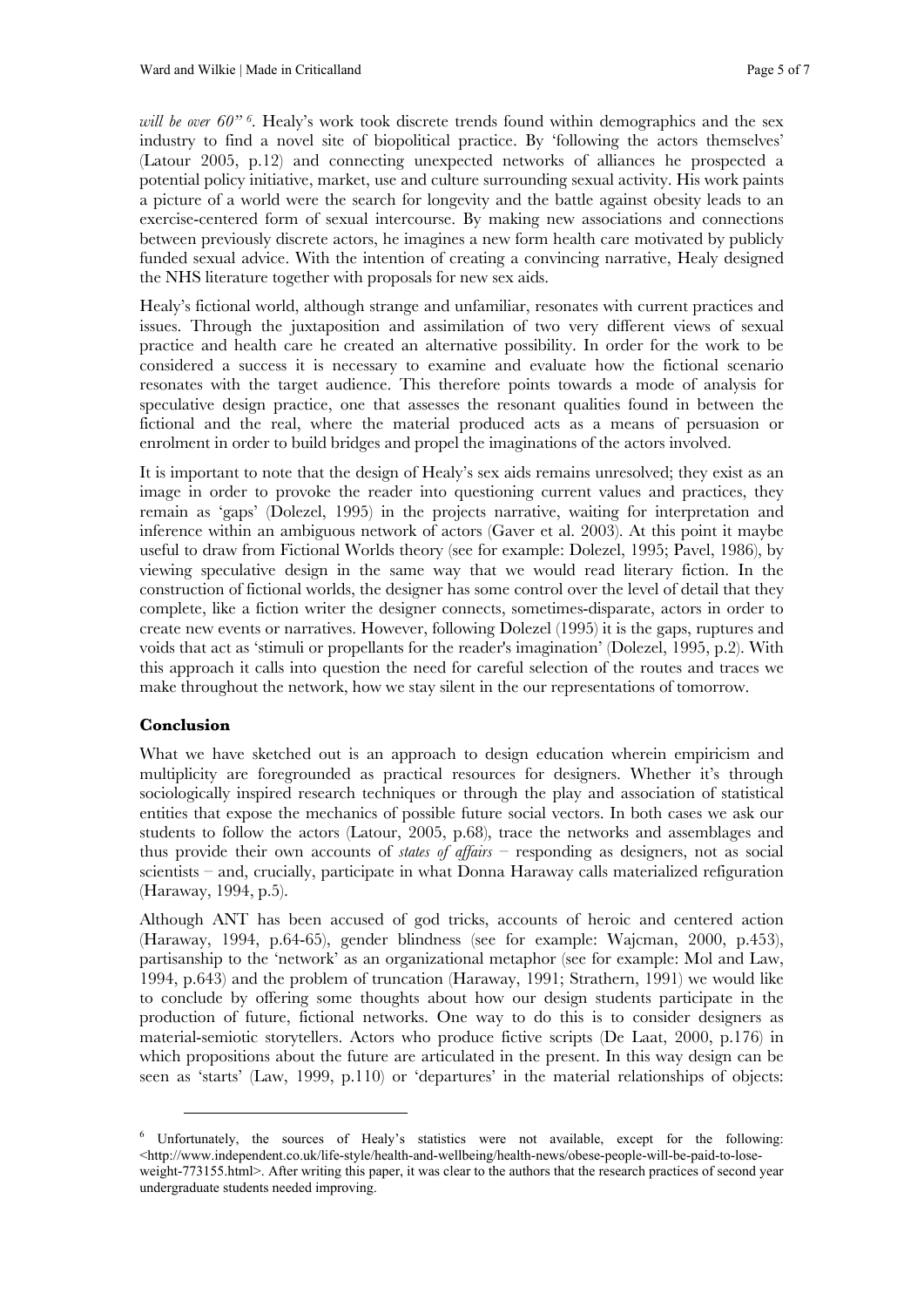trajectories of a conceptual life and propellants for the imagination. The problem here is the balance between the fictional and the concrete actual. As material-semiotic storytellers designers adopt a role in which the construction and communication of possibility is wound into the generation of belief and hope, where new worlds are made and remade in order to persuade, convince and challenge pre-established norms and whereby, temporality becomes a medium for our practice, where not only relations between actual objects, actors and entities are bound together but also the mediation between the existing and the yet to exist.

## **References**

Akrich, M. (1992). The De-Scription of Technical Objects. In *Shaping Technology/Building Society: Studies in Sociotechnical Change*, edited by W. Bijker and J. Law. Cambridge, Mass.: MIT.

Danholt, P. (2005). *Prototypes as Performative*, *Proceedings of the 4th decennial conference on Critical computing: between sense and sensibility*. Aarhus, Denmark: ACM Press.

De Laat, B. (2000). Scripts for the Future: Using Innovation Studies to Design Foresight Tools. In *Contested Futures: A Sociology of Prospective Techno-science*, edited by N. Brown, B. Rappert and A. Webster. Aldershot: Ashgate.

Deleuze, G. and Parnet, C. (2002). *Dialogues II*. London: Continuum.

Dolezel, L. (1995, Summer). Fictional Worlds: Density, Gaps, and Inference. *Style*. 29(2), 201- 214

Dunne, A. and Raby, F. (2002). *Design Noir: The Secret Life of Electronic Objects*. Basel: August/Birkhauser.

Gaver, W. W., J. Beaver, and Benford. S. (2003). Ambiguity as a Resource for Design, *Proceedings of the SIGCHI conference on Human factors in computing systems*, Ft. Lauderdale, Florida, USA, 233-240.

Haraway, D. (1994). A Game of Cat's Cradle: Science Studies, Feminist Theory, Cultural Studies. *Configurations,* 2(1), 59-71.

Haraway, D. (1991). *Simians, Cyborgs and Women: The Reinvention of Nature*. London: Free Association Books.

Harman, G. (2007). *The Prince of Networks: Bruno Latour and Metaphysics.* Unpublished manuscript.

Jensen, C. B. (2001). CSCW Design Reconceptualised through Science Studies. *AI & Society*.

Latour, B. (1988). *Science in Action*. Cambridge, Mass.: Harvard University Press.

Latour, B. (1988). *The Pasteurization of France*. Cambridge, Mass.: Harvard University Press.

Latour, B. (2004). Why Has Critique Run Out of Steam? From Matter of Fact to Matters of Concern. *Critical Inquiry,* Winter, 30, 225-248

Latour, B. (2004, June). Which politics for which artifacts? *Domus.* 50-51

Latour, B. (2005). *Reassembling the Social: An Introduction to Actor-Network-Theory*. Oxford: Clarendon.

Marres, N. (2005). No Issue, No Public: Democratic Deficits after the Displacement of Politics. Amsterdam: University of Amsterdam.

Mol, A. and Law, A. (1994). Regions, Networks and Fluids: Anaemia and Social Topology. *Social Studies of Science,* 24(4), 641-671